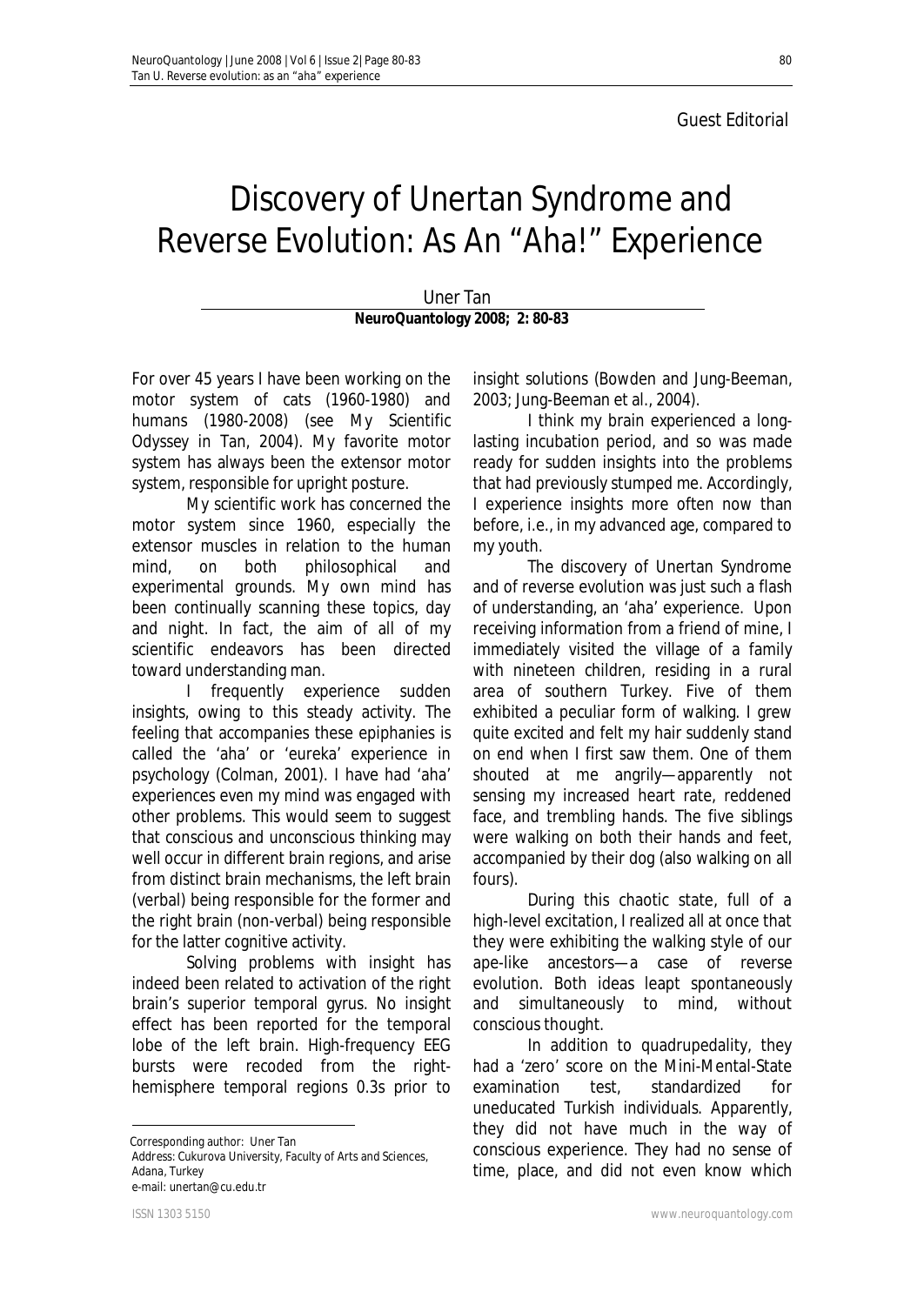country they lived in. They spoke Kurdish, but their neighbors could not understand them, as though they had a language all their own. They could not name simple objects.

Because they used their hands to walk, I reasoned that their manual skills would be very poor. Therefore, I assessed these abilities, using Annett's peg board task. As expected, these motor skills were markedly diminished, characterized by clumsy hand movements.

After returning home, I wrote an essay describing these individuals and their hand skills. I sent the article to a noted journal on brain and cognition. In doing so, I aimed to bring these people to the attention of the scientific community. I did not send the article to any publication involved in evolution, since I did not have any experience in writing on that topic. Soon after submitting my article, I received a letter from a reviewer. He said that this was an extremely interesting case which deserved publishing in highly respected journals such as *Nature,* and he wanted my permission to show it to his colleague, a world-famous scientist. I immediately accepted his offer. The two of them were first to suggest the name, *Unertan Syndrome,* and I accepted their suggestion.

I invited these two English scientists to Turkey to study these cases together, and publish the results in *Nature*. To my surprise, they were accompanied by a cameraman from the BBC. They wanted to make a video. I believe they visited Turkey four times, together with the cameraman. In the end, I did not want to accompany them, because I had noticed by chance that they had secretly reported these cases to their institution (the London School of Economics), and also published on-line, again secretly. (Their online site is not listed in any scientific index, however.) It was a sad and amazing experience for me, since they first suggested *Unertan Syndrome,* and always said: "You are at the top." I actually never suspected that I would be cheated by my seemingly sincere English friends.

Priority has always been very important in science. Therefore, I have prepared an article, describing my discovery and my theory of 'evolution in reverse.' I wrote two articles on the subjects. I submitted one of them to the editor of *NeuroQuantology,* Sultan Tarlaci, who then published it (Tan, 2005). I submitted the second article to the *International Journal of Neuroscience* (Tan, 2006).

The English scientists claimed in their article that we may never see such a family again; this may be the first and last. My neighbor, Mehkem Aykor, working at the US air base in Incirlik, was interested in my scientific work, and I had told him about these people who walked on all fours. One day, he told me that he had seen two men begging for money on the street. One of them was walking on all fours and the other on two feet, albeit unsteadily. I immediately went out to look for them, but at first could not find the two men. After questioning taxi drivers in Adana, however, I succeeded. The pair usually visited the mosque to have lunch and I met them in the garden of the mosque. They were pretty poor people. I got extremely excited, because I had found another man walking on all four extremities, despite the claims of the English scientists. In addition to quadrupedality, they both had language difficulties and retarded intelligence. Another 'aha,' another example of Unertan Syndrome, another case of hair standing on end. I immediately prepared another paper: "Evidence for Unertan Syndrome."

Meanwhile, BBC TV was going to air a report on the first family, and many journalists from all over the world were visiting me. I agreed to give interviews to them. All at once I became the most wanted man in the world, due to the discovery of my eponymous syndrome and the theory of reverse evolution in human beings.

Following my work with the first family in Iskenderun and the second family in Adana, I received an e-mail from a physician working in a private hospital near Gaziantep. He wrote, "I have a big family living in a small village near Gaziantep, and there are three families with children who may have the Unertan Syndrome. Again, I immediately visited the village and witnessed these individuals. Afterwards, a journalist called me and reported yet another people with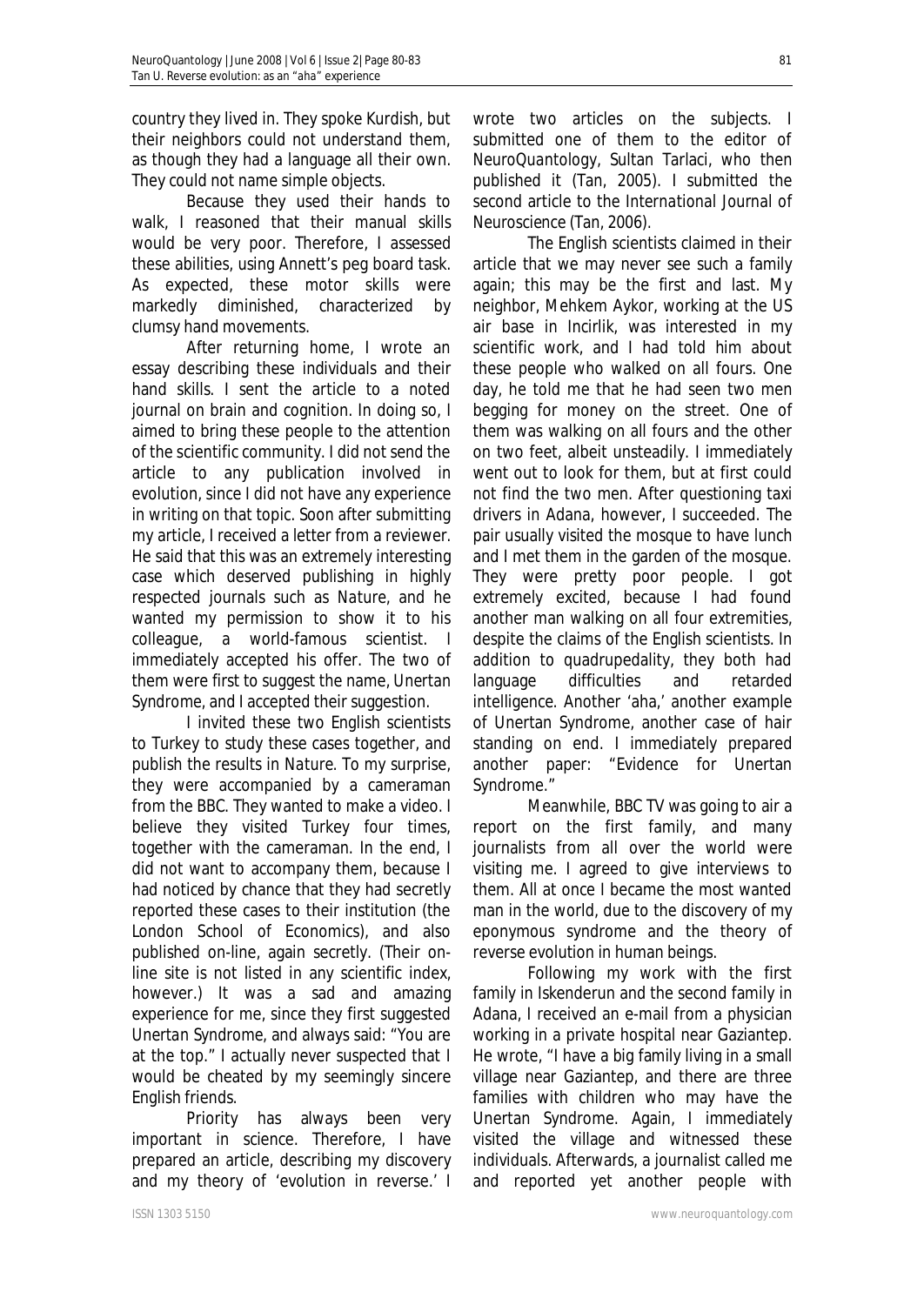quadrupedal walking, together with impaired speech and intelligence. So, the Syndrome and the related reverse evolution were not, in fact, unique cases, as previously thought by my "friends" from the London School of Economics.

The pedigrees of these families suggested that an autosomal recessive transmission might be responsible for the Syndrome. If so, it seemed clear that there ought to be a genetic mutation behind quadrupedality and reverse evolution. As a result of another 'aha,' I saw that the same gene would have played a role in transition from quadripedality to bipedality millions of years ago in our apelike ancestors. In fact, the mechanisms for the transition from walking on all fours in our ancestors to upright standing and habitual bipedalism, is of utmost importance in human evolution. Accordingly, many scientists from all over the world were asking me to collaborate on studies of the genetics of the Syndrome, especially in relation to quadrupedality. I thought, however, that this might be done in my own country. I was upset, since most of my colleagues said that it might *not* be possible in Turkey. I finally found a sincere colleague from Bilkent University, Prof. Dr. Tayfun Ozcelik, who accepted my offer. After a long period full of difficulties, especially in getting funds, we succeeded in discovering the gene responsible for quadrupedal walking and reverse evolution, resulting from a collaboration of scientists from Cukurova University, Bilkent University, Baskent University, and Hacettepe University.

We have also succeeded in publishing our results in the *Proceedings of the National Academy of Sciences of USA,* which is the first article on genetics originating solely from Turkey (Ozcelik et al., 2008). This was great: the first gene for quadrupedality was discovered and Unertan Syndrome was recognized by a world-leading scientific community. The editor of *PNAS,* Mary-Claire King (a geneticist at the University of Washington), said, "Human molecular

genetics in Turkey is 'on the map' with this elegant analysis."

I have also found encouraging reports from *World Science* (March 04, 2008) and *Anthropology* (March 14, 2008) on the internet. For instance, Jack Lucentini, the editor of *World Science* wrote: "After two years in which he sometimes tasted ridicule, there is now some recognition for a Turkish scientist who claims evolution may have gone backward in some unusual countrymen of his. Physiologist Uner Tan's latest research on the people—who have walked on all fours lifelong—is set to appear in one of the most prestigious scientific journals. In this research, Tan and colleagues identify a gene linked to the condition, which they call Unertan Syndrome [...] The publication comes after Tan, facing skepticism and sometimes hostility, had long difficulties in getting his studies on the syndrome published in major journals, with the subject: "After jeers, some recognition for reverse evolution theorist."

Gadfly said in *Socratic Gadfly* (March 04,2008) "And, in apparently being proven right, Uner Tan has overcome the shameful cultural imperialism of a renowned British scientist that I described when Tan first announced his startling findings […] Well, now, Tan has the last laugh, or the last research triumph, over Humphrey."

Summing up, *Homo erectus,* the first human-like being, and the first man who resisted gravitational forces to the extent of achieving an upright posture, thereby exhibited a dominant human psychological trait, viz., the resisting mind. Today, human beings continue to wrestle with natural forces and the resisting mind has taken us into depths of the cosmos, searching out the mysteries of existence. Man succumbs to the battle only in death, at rest in the earth forever.

Please be patient! The work on Unertan Syndrome is not completed yet. Wait for further reports on *Homo erectus.*